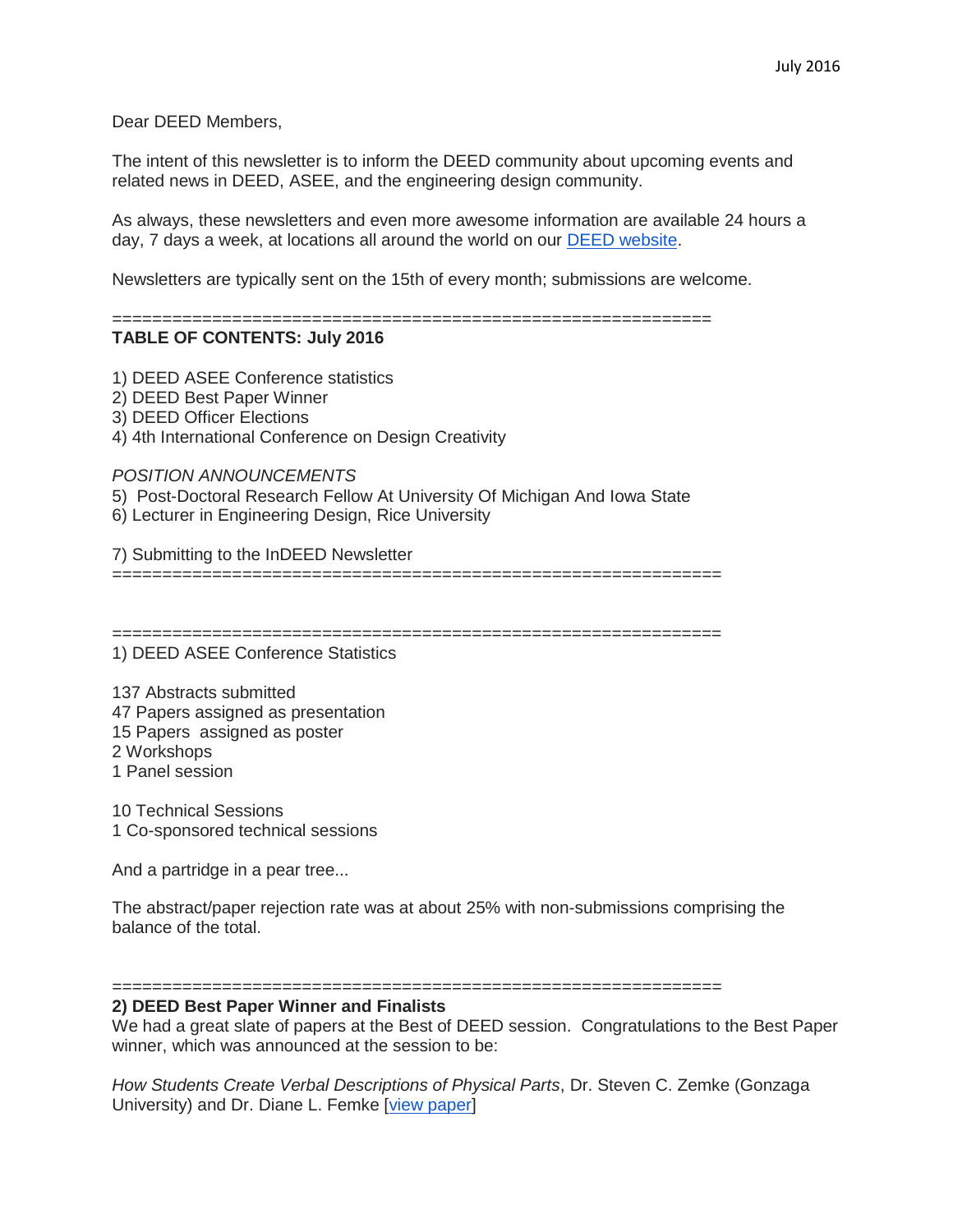Congratulations also go to the finalists for the Best Paper award:

*A Comparison of Paper vs. Electronic (Portfolio) Notebooks for Engineering Design Projects*, Dr. Jessica A. Kuczenski (Santa Clara University) and Ms. Erin Susan Araj (Santa Clara University) [\[view paper\]](https://peer.asee.org/a-comparison-of-paper-vs-electronic-portfolio-notebooks-for-engineering-design-projects)

*The 2015 Capstone Design Survey: Observations from the Front Lines*, Dr. Susannah Howe (Smith College), Ms. Sophia L. Poulos (Smith College), and Ms. Laura Mae Rosenbauer (Smith College) [view [paper\]](https://peer.asee.org/the-2015-capstone-design-survey-observations-from-the-front-lines)

*The Prototype for X (PFX) Framework: Assessing Its Impact on Students' Prototyping Awareness*, Ms. Jessica Menold (Pennsylvania State University, University Park), Dr. Kathryn W. Jablokow (Pennsylvania State University), Prof. Timothy W. Simpson (Pennsylvania State University, University Park), and Emily A. Waterman (Pennsylvania State University) [\[view](https://peer.asee.org/the-prototype-for-x-pfx-framework-assessing-its-impact-on-students-prototyping-awareness)  [paper\]](https://peer.asee.org/the-prototype-for-x-pfx-framework-assessing-its-impact-on-students-prototyping-awareness)

=============================================================

### **3) DEED Officer Elections**

We welcome our new officers!

Program-Chair Elect: Jessica Kuczenski (Santa Clara) Directors: Quamrul Mazumder (Michigan-Flint), Peter Schuster (Cal Poly), Zahed Siddique (Oklahoma)

And we also welcome our annual transition of roles, where the program chair becomes the treasurer/secretary, the treasurer/secretary becomes the chair, and the program-chair elect loses the "elect" part of his title. Until our next business meeting at ASEE 2017, this means:

Chair: Reid Bailey (Virginia) Treasurer/Secretary: Gail Hohner (Michigan) Program Chair: Robert Nagel (James Madison)

We are fortunate to have Susannah Howe (Smith) staying on as webmaster. And, Peter Schmidt (Evansville) has moved into the "Past Chair" role…. which sounds like a pretty sweet gig.

Finally, Olga Pierrakos (James Madison) has stepped forward to be the DEED representative on the Diversity Committee.

============================================================= **4) 4th INTERNATIONAL CONFERENCE ON DESIGN CREATIVITY to be held 2nd to 4th of November, 2016 in Atlanta, Georgia, USA**

We invite extended abstract posters to be submitted for a poster session. Poster abstracts will appear in the conference proceedings. Conference website: [www.me.gatech.edu/2016\\_icdc](http://www.me.gatech.edu/2016_icdc) Email: [ICDC2016@me.gatech.edu](mailto:ICDC2016@me.gatech.edu)

We invite submissions of high-quality extended abstracts for a poster session at the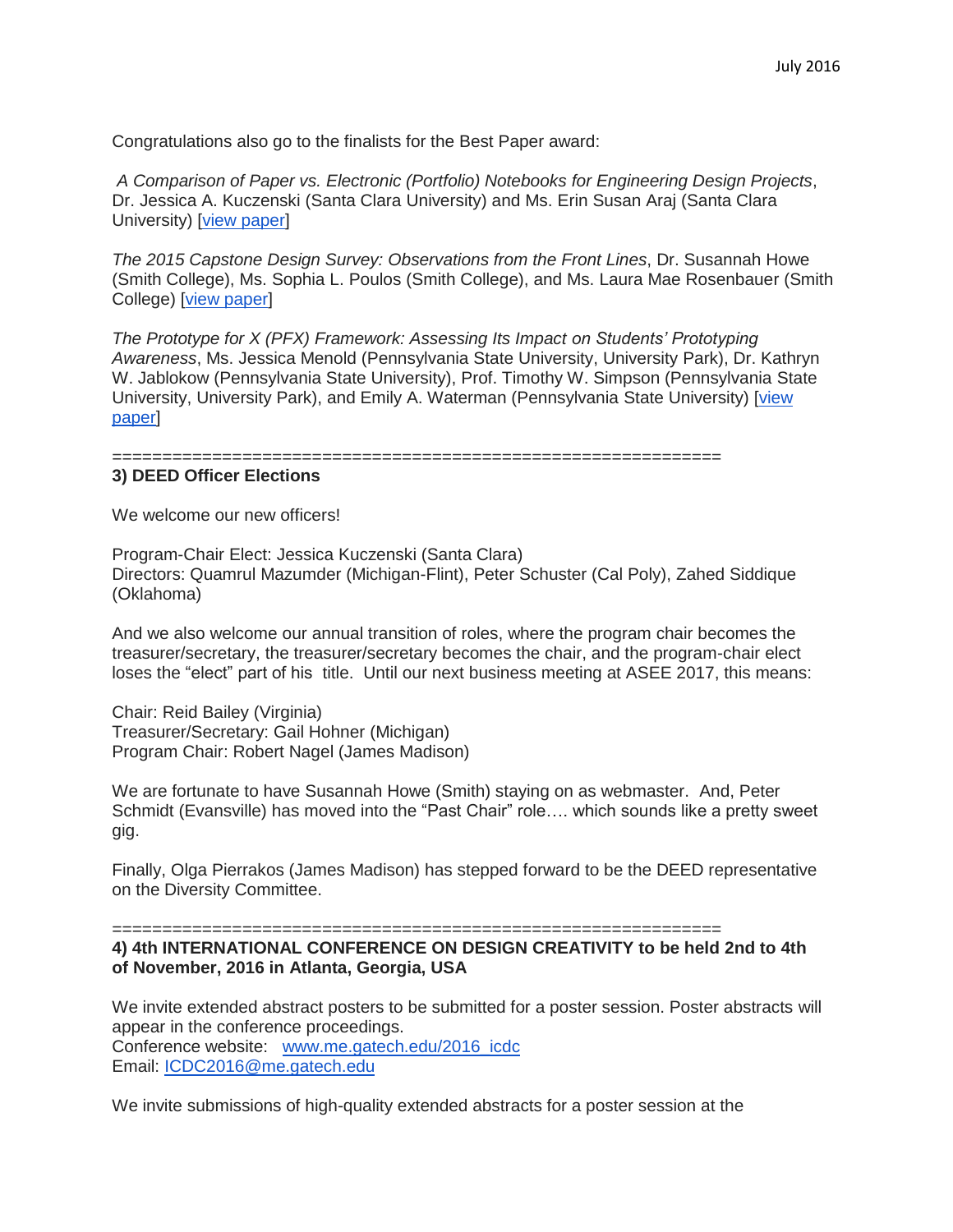ICDC. Topics include, but are not limited to the following:

- \* Collaborative creative design
- \* Cognition in creative design
- \* Creative design processes and methods
- \* Creative design styles and cultures
- \* Design creativity support tools
- \* Cultural aspects of creativity and innovation
- \* Measuring creativity and its impact
- \* Social dimensions of creative design
- \* Teaching creativity and innovation
- \* Bioinspired design

\* Creative processes in design Poster abstract submission: 10th August, 2016 Conference Chair: Julie Linsey, USA Vice Chair: Yukari Nagai, Japan

Program Chair: Maria Yang, USA

ICDC 2016 will be co-located with the 24th International Conference on Case-Based Reasoning (ICCBR 2016).

ICCBR 2016 will be held at Georgia Tech from Oct. 31 to Nov. 2 with Creativity as the conference theme.

Contact Dr. Ashok Goel for more details on ICCBR 2016 [ashok.goel@cc.gatech.edu](mailto:ashok.goel@cc.gatech.edu)

### ============================================================= **5) POSITION ANNOUNCEMENT: Post-Doctoral Research Fellow At University Of Michigan And Iowa State**

We are looking for a Post-Doctoral Research Fellow for an engineering education/ design education research project funded by the National Science Foundation. This project is a collaborative effort between the Iowa State University and the University of Michigan. The successful candidate will be part of a team with colleagues from both universities. The research team includes faculty from Engineering Education, Mechanical Engineering, Cognitive Psychology, and Industrial Design. The project will focus on creating new knowledge and research publications about the dissemination of design pedagogy. The candidate will be involved in collecting and analyzing data, developing design tools and curriculum, writing manuscripts, leading workshops at other institutions on design pedagogy, and supporting the success of a network of instructors. Additional responsibilities will include mentoring undergraduate students who are involved in the project and maintaining our research website.

The candidate should be personable, value teamwork, and should have excellent communication skills. PhDs from engineering, design, engineering education, and other related disciplines will be considered. This is a full-time position for one year, with a salary range of \$45-50,000. The candidate will get structured mentoring from both institutions to excel in her/his career as a researcher and an educator.

We would like to hire immediately; however, a later start date is possible, depending on the candidate's timetable. Please send your CV and cover letter describing your interest to [seda@iastate.edu.](mailto:seda@iastate.edu)